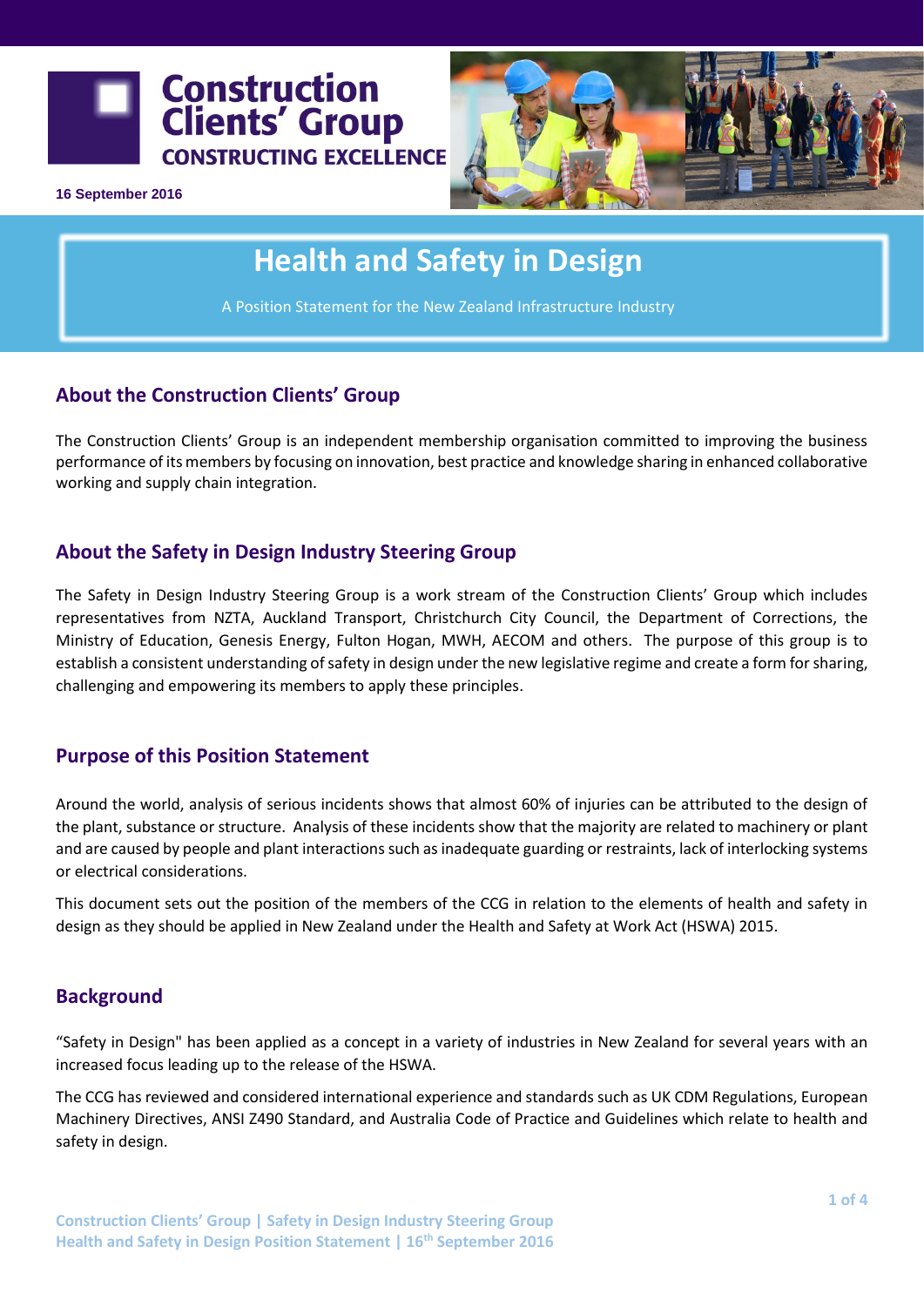## **Position Statement**

The *Code of Practice for the Safe Design of Structures 2012* (CoP) was developed in Australia to provide a detailed and robust guideline for the implementation of key organisational and process elements recommended to achieve a successful outcome for health or safety in design of any plant, substance or structure by Persons Conducting a Business or Undertaking (PCBUs).

The key elements in the CoP are aligned to the HSWA and are consistent with international experience. These provide robust and clear direction for achieving safe and healthy designs in the New Zealand context:

- 1. Use a risk management approach
- 2. Consider the lifecycle
- 3. Knowledge and capability
- 4. Consultation, cooperation and co-ordination
- 5. Information transfer

Applying these key elements during contract engagement and project management is fundamental to best practices for ensuring cost effective, efficient and a successful outcome for all stakeholders.

It is our position that these key elements of safety in design as outlined in the CoP be implemented by PCBUs in New Zealand to achieve their duty of care.

The remainder of the CoP needs to be considered in the context of the size and complexity of the product or project. While the CoP is focused on major construction projects, the core principles should be made relevant to other industries or aspects of design including:

- manufacturing or heavy industry
- retrofits, upgrades or refurbishments
- plant, equipment, control systems or substances

#### **Scope**

Although some health risks (e.g. ergonomics, air borne health hazards) have traditionally been included during the application of safety in design, New Zealand organisations should specifically include health (and environmental) factors into their safety in design frameworks.

In addition, special consideration should be made to apply health and safety in design principles to the software and control systems associated with any plant, substance or structure. The operational (and therefore potential failure) of many of our structures and plant rely on software and control systems.

Special consideration and industry relevant guidance should be developed separately for manufacturing, heavy industry and construction. In addition, guidance is required on how to apply the principles to retrofits, refurbishments or partial designs.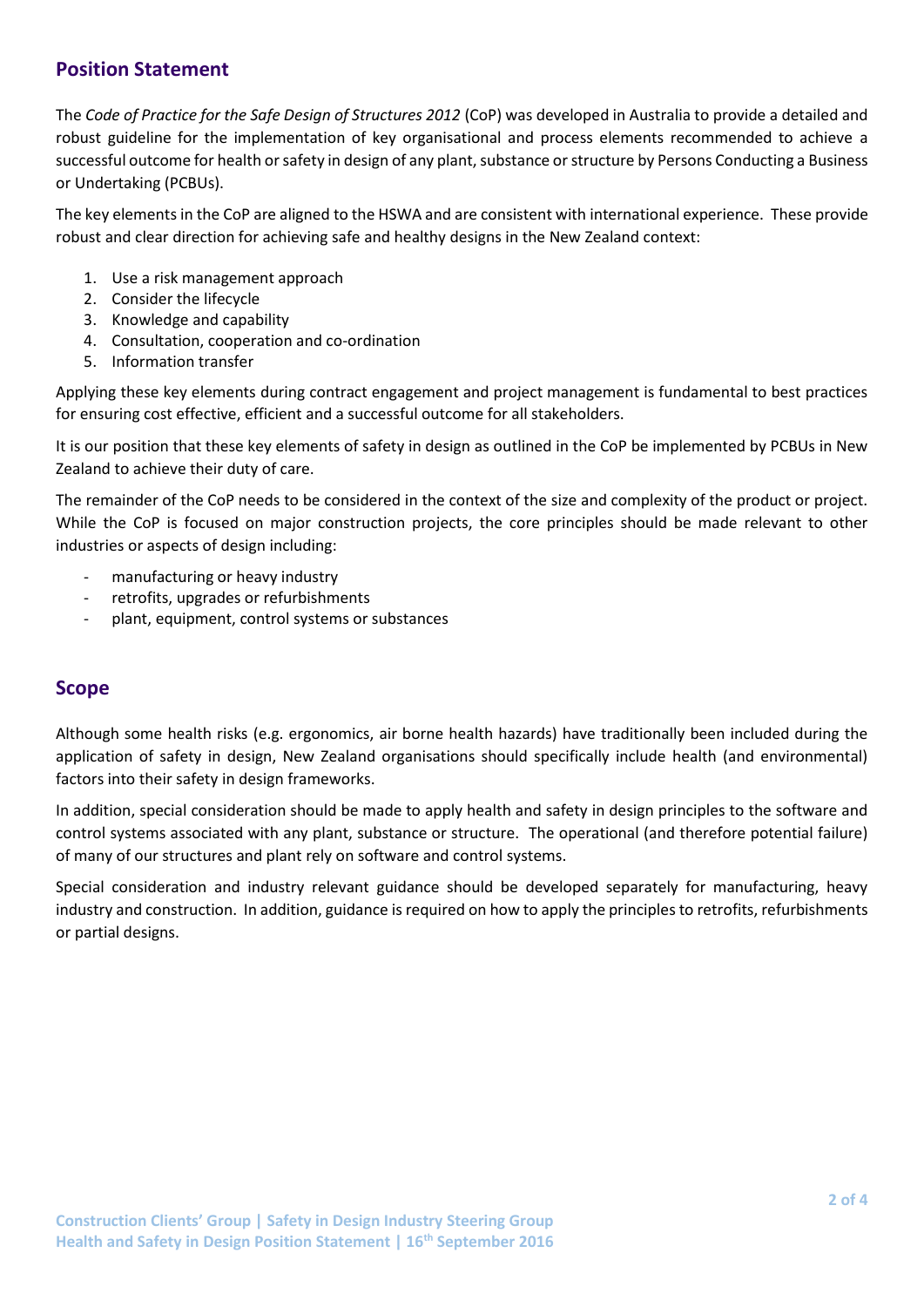#### **Use a Risk Management Approach**

While there are core basic steps which must be undertaken in any risk management approach, the tools used for achieving risk management can vary significantly based on the industry. Each PCBU should identify the risk tool which is appropriate to their operations and designs.

Controls should be implemented based on the risk regardless of the industry in which they are being applied. Where there is an absence of applicable standards, the burden of proof must fall on the PCBU to demonstrate that any action or policy is appropriate for the risk.

Tests, calculations and analysis should be applied as required by the relevant technical standards and over-arching quality process. Testing should form a critical part of a pre-commissioning phase especially where there are multiple designs, PCBUs or discreet bodies of work which come together to provide one functional unit.

# **Consider the Lifecycle**

PCBUs should consider all potential uses and misuses of the plant, substance, structure or control system being designed, especially where the potential consequences are high.

# **Knowledge & Capability**

Where a PCBU identifies itself as a "designer", it should establish resources, roles and responsibilities to manage this duty of care.

As "designers" can include a wide variety of stakeholders and individuals, PCBUs should assess the core competencies for each designer individually. This should be based on core technical competencies associated with the professional advice or technical contribution to the design.

A foundation for all competencies should include awareness of the key elements of health and safety in design as they are relevant to the individual's duty of care.

Peer reviews (review and verification) by internal or external individuals or PCBUs should be included as an independent check that the relevant professional standards have been met, especially where there are high risks.

#### **Consultation, co-operation and co-ordination**

Where there is a shared duty by multiple PCBUs, the responsibility for managing the application of health and safety in design on a project, system or product should be assigned to a specific individual to lead, coordinate and monitor.

PCBUs should ensure consultation is completed early with those affected (especially those responsible for construction, manufacturing, assembly or installation) and a record kept of the discussion points and outcomes.

## **Information Transfer**

Manuals, reports, registers or other expected method of information transfer should be identified at the beginning of any contract or engagement.